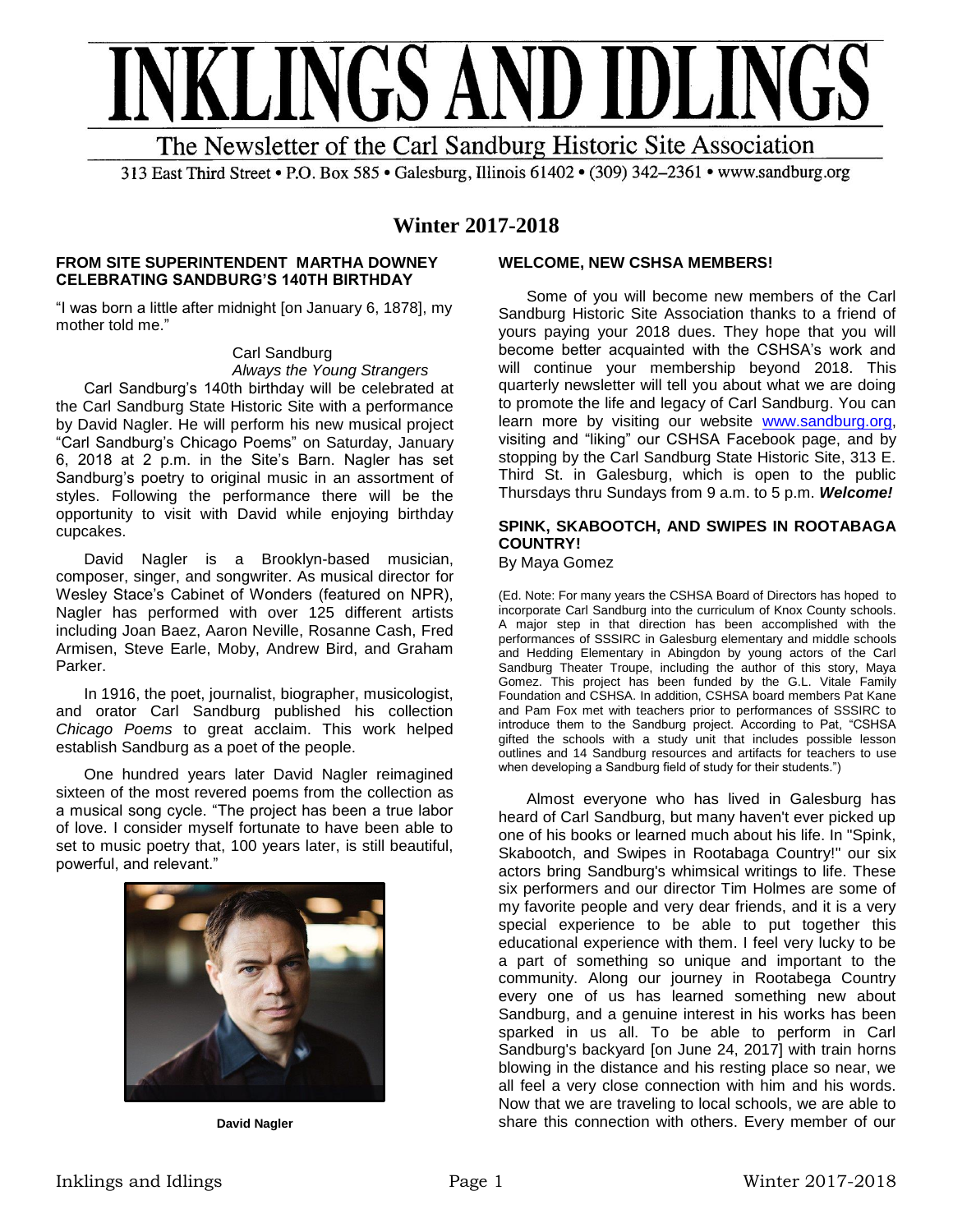cast is immensely grateful for this experience and would like to thank the Carl Sandburg Historic Site Association, Galesburg School District 205, Abingdon School District 276, and our director Tim Holmes for this opportunity.



**Cast of "Spink, Skabootch, and Swipes in Rootabaga Country!**" *Front l-r: Paige Davis, Joey Lucero, Nick Rush. Back l-r Maya Gomez, Mary Helen Burdick, Lauren Palmer*.

## **NEW CSHSA MEMBERS DICK & PAT CONKLIN**

#### By Pat Conklin

(Ed. Note: Galesburg residents Dick and Pat Conklin joined the CSHSA in the summer of 2017. Pat's story here explains why they joined.)

Growing up in Minnesota, which was known as the "Land of Lakes," Carl Sandburg's great writings might have escaped me if it had not been for Mr. Jacob Polta. Mr. Polta was my English teacher when I was a freshman in high school.

One day in study hall this same Mr. Polta saw that I was reading a romance novel. He called me up to his desk and asked me if I wanted to get an A in English. I told him with confidence that indeed I expected to get an A. He said that then I needed to stop reading romance novels and start reading something with substance. Never mind that I was reading romance novels for recreation, only after completing all of my assignments and homework.

Mr. Polta was not a teacher with whom I felt free to "discuss" this, so I followed him to the library, where he chose Carl Sandburg's *Abraham Lincoln: The Prairie Years and The War Years*. As I looked at the size of that book, the Marcy Romance books never looked so good. However, I smiled and took it back to my desk.

Once I started reading about Lincoln, I could not put the book down, and Carl Sandburg became one of my favorite authors. I am not sure for what age group he was

writing this book, but I found his writing engaging and Lincoln fascinating.

As a side note, it was at this time while I was reading Sandburg's books, that he was asked to speak to a joint session of Congress on the 150th anniversary of Abraham Lincoln's birth. Sandburg is one of only a few private citizens to hold this honor.

Over the years I read a few more of Sandburg's books. Then twenty years after I was first introduced to him, we moved to Galesburg. Of course, we checked out everything Sandburg and Lincoln in Galesburg and introduced our own children to the landmarks that are here. We were especially pleased to learn that the site of the Fifth Lincoln-Douglas Debate was still standing at Knox College.

Soon after moving here, I was able to locate Mr. Polta, and I wrote to him to let him know that I was now living in the "Land of Lincoln," and I thanked him for introducing me to Carl Sandburg's writings about President Lincoln. He told me that he too had been introduced to them by a teacher.

Fast forward to June of 2017. We saw an advertisement that there was going to be a presentation of some of Carl Sandburg's *Rootabaga Stories* by local young artists. We were intrigued by the idea that Sandburg wrote American fairy tales for American children, since many of the European ones did not fit the experiences of American children. That, along with the fact that we knew several of the young people in the cast, took us to the Sandburg State Historic Site where they were performing. We enjoyed the experience, and we thought we would like others to also have that opportunity. The best way to do that, of course, would be to join and support the Carl Sandburg Historical Site Association. We joined!

The question probably is not "Why did we join the Carl Sandburg Historic Site Association," but rather "Why did we not join the Carl Sandburg Historic Site Association sooner?"

## **PENNY PARADE**

In 1909 Sandburg wrote this in a newspaper story about the newly-minted Lincoln penny, "The common, homely face of 'Honest Abe' will look good on the penny, the coin of the common folk from whom he came and to whom he belongs." Our Penny Parade is a fund raiser for the Sandburg Site.In the past, proceeds have been used to pay for brick sidewalks, landscaping, outdoor lighting, and a sound system in the Barn. Area students will bring the pennies they have collected to the Site on Lincoln's Birthday, February 12, 2018 at 1 p.m. There will be a short program and refreshments. You may make your donation during regular Site business hours or at the program on February 12.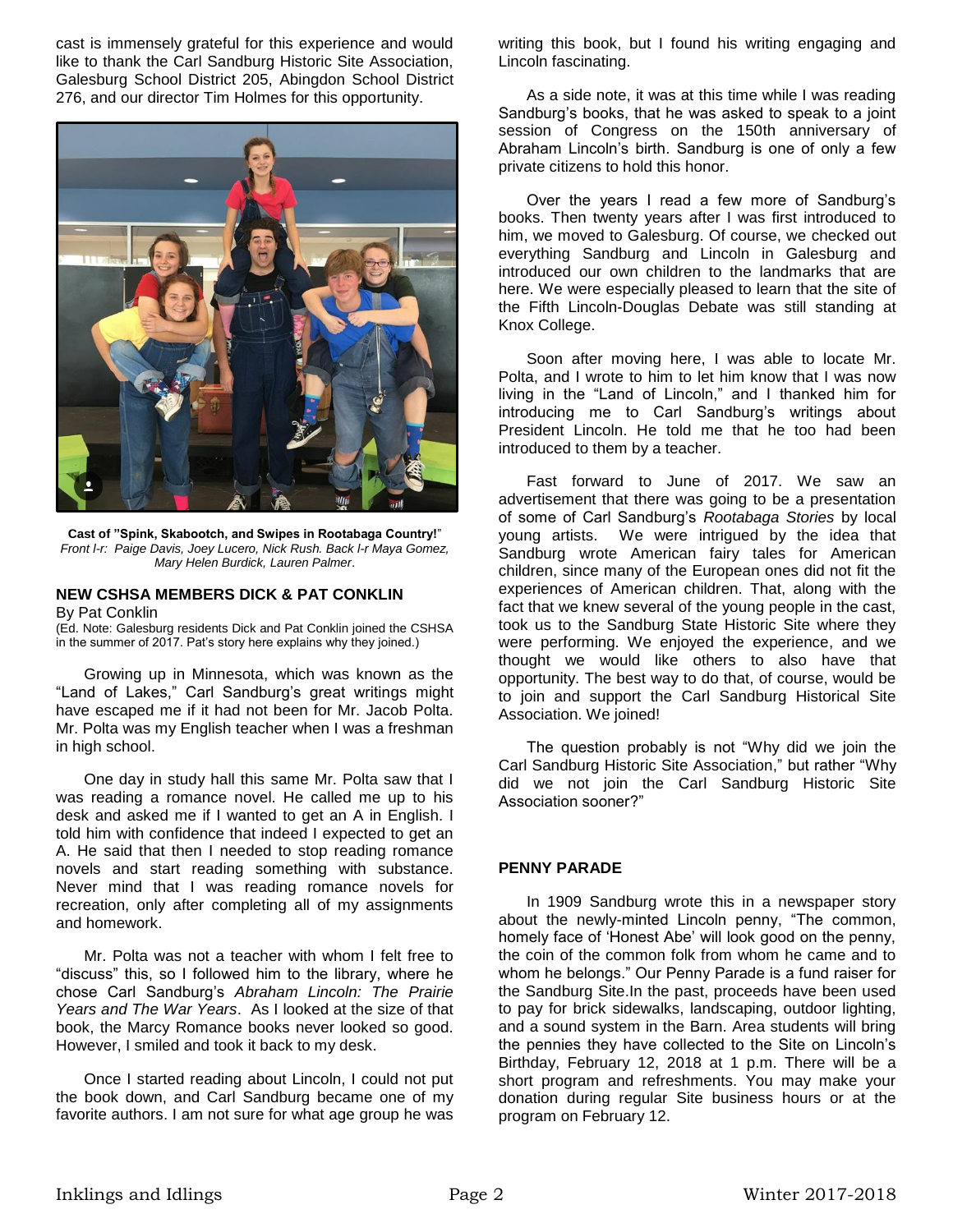## **THE LOMBARD BELL**

### By Rex Cherrington

(Ed. Note: CSHSA Board Member and Knox College grad Rex Cherrington designated his annual gift to Knox College to bring the Lombard Bell out of storage and put on display.)

The Lombard College bell has been on the Knox College campus since the 1930's. It was moved there after the closing of Lombard College in June 1930. The dedication of the Lombard Bell as a symbol of the unification of the Lombard College Alumni Association and the Knox College Alumni Association took place on October 16, 1936 during Knox College's Homecoming. While there was not a true merger of these two colleges in an institutional sense, Lombard students who wished to transfer to Knox were welcomed. Also, their course credits earned at Lombard were treated the same as if the courses had been taken at Knox. Thousands of student records from Lombard were moved to Knox College, and the alumni organizations from both colleges merged. Lombard and Knox Colleges had been rivals though everything suggests that the rivalry was a congenial one. Knox College was benefited by the acquisition of the students and their tuition money since the Crash of 1929 had changed the finances for a number of Knox students who would be unable to return in the fall of 1930.

Local architect Henry Aldrich, Knox College Class of 1910, was called upon to design a faux bell tower in the Gothic style to house the Lombard Bell. Knox College President Carter Davidson had the plans reviewed by Chicago architect Charles Hodgdon who had worked for Knox College in the past and would be guiding the restoration of Knox's Old Main for the college's centennial in 1937. Hodgdon objected to the Aldrich design and the location chosen, but the local favorite won out. The bell was in the faux tower until 2015 when it was decided that the bell and brick structure needed to be removed due to developing an outdoor seating plaza on the south side of Alumni Hall.

Before proceeding with more of the story about the bell on the Knox College campus, the bell was in daily use on the Lombard College campus from 1881 to 1930. The bell was a gift from Austin Grant, a farmer from the Lafayette, Illinois area who owned land in Knox and Stark Counties. Some of the information about him is found in Stark County, some in Knox. Austin Grant's story is interesting enough to include, at least briefly, here. In his younger days he had affiliated with the Latter Day Saints Church, known to most as the Mormons. His father was Joshua Grant III born in Stonington, New London County, Connecticut in 1778, and his mother was Athalia Howard Grant, born 1786 in Litchfield, Connecticut. The Grant family had lived at Kirtland, Ohio where Joseph Smith established the main temple and headquarters for the Mormon Church. They had been early settlers of Walnut Grove Township in Knox County, part of a rather large Mormon settlement that was claimed to be the largest church congregation in Knox County. His parents are buried at the Altona Cemetery.

Austin Grant, donor of the bell to Lombard, travelled with a Mormon group in 1849 to the California gold fields, where he prospered. We do not know the thinking of Austin Grant, but he left California and the Mormons when he returned to Illinois to pursue farming. He had siblings who remained Mormon. One brother, Jedidiah M. Grant, was the Mayor of Salt Lake City and father of the seventh LDS Church President, Heber Grant. Another brother, George Davis Grant, was a high-ranking Mormon official, once a member of the Council of Seventy and once in the Council of Fifty, who travelled to Utah in 1848 in the Company of Brigham Young. One of Grant's sisters, Caroline, married William B. Smith, brother of the founder of Mormonism, witness to the Golden plates and first Apostle of the LDS church appointed by Joseph Smith. William B. Smith, after the assassination of Joseph Smith, challenged Brigham Young and claimed to be the legitimate second LDS Church President. Young and William B. Smith never reconciled their differences. After Caroline's death another of Austin's sisters, Roxie Ann Rosanna Grant, also married William B. Smith here in Knox County in 1847 though the marriage ended in a bitter and much publicized divorce in 1853..

A book could be written about the adventures of Austin Grant. Most interestingly, when a biographical account of Austin Grant appeared in the *Portrait and Biographical Album of Knox County, Illinois*, published in 1886,.there was not a word about the Mormons or Latter Day Saints. It would seem that upon his successful return from the California gold fields in 1852 that he had buried that portion of his past.

Lombard College was sponsored by the Universalist Church. Austin Grant, who became a trustee of the Universalist Church at Lafayette, Illinois in 1885, was a Universalist long before then. His daughter Helen attended Lombard College before the Civil War. At the close of the Civil War she married Samuel S. White, who had gone through his junior year at Lombard before leaving to enlist in the 2nd Illinois Cavalry and rose through the ranks to Major. Helen and Samuel's daughter Jean graduated from Lombard College in 1896 and later served as a trustee for the college. Her married name was Jean White McGill. ,

Now, drawing upon Carl Sandburg's own words from *Ever the Winds of Chance,* we learn about the bell that called classes and dismissed classes at Lombard College during his student days . Sandburg had so many jobs in Galesburg that it would be difficult to identify all of them, but he did write for us his memories of ringing the bell at Lombard and also of snooping around in the bell tower. Sandburg refers to the academic year 1899-1900 when he writes,

*This year I was paying for my tuition by ringing the college bell. When my watch said seven or eight minutes to the hour, I would leave class, go to the second floor of the bell tower, and at five minutes to the hour I would pull the rope to let all within hearing know that class was out. Five minutes later I would again pull the rope to let the*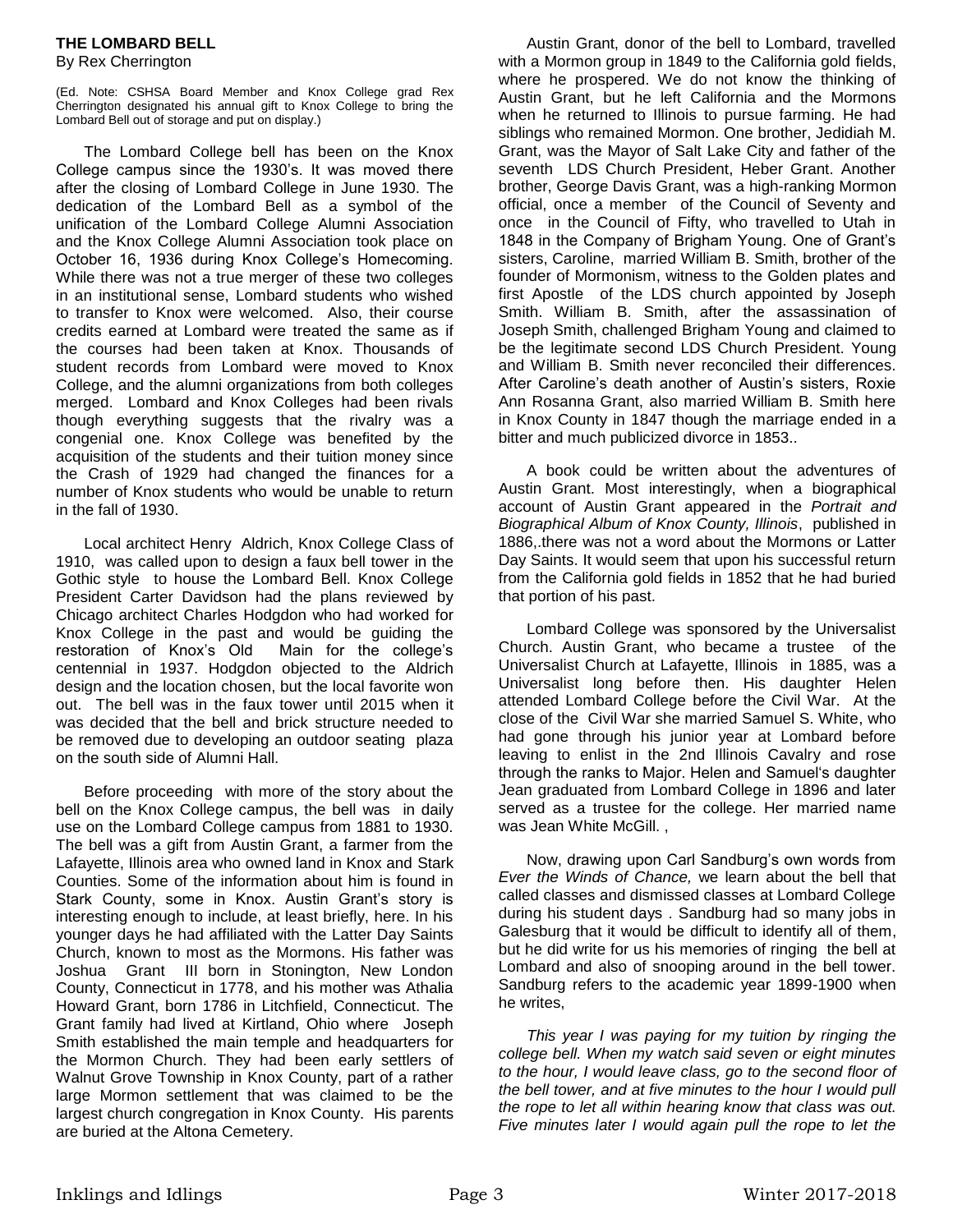*world know classes should be assembled and ready to recite. There was in the bell tower just about enough space for me to stand and pull the bell rope. Around me was an overflow of books from the college library and elsewhere—books out dated, ragged and disreputable looking, books once quite respectable that had to go somewhere because the space they filled was needed for new arrivals. You could have started a small secondhand bookstore with what had been pushed, shoved and flung in clumsy piles around where I stood. Here I dipped into many of the masterpieces of the Universalist Church literature. Here I met a thin dusty volume, the 1838 Phi Betta Kappa oration of the young Charles Sumner, later United States Senator from Massachusetts, titled "The True Grandeur of Nations." Nations that knew how to keep peace instead of going to war, such nations had a "true grandeur.*"

Something else about the bell that is purely coincidental is that the bell was cast at Troy, New York. That is not highly unusual since Troy was an early manufacturing center, but there is serendipitous significance for us in Galesburg. When Rev. George W. Gale married Harriett Selden, the wedding took place in Troy, the hometown of the bride. The bell now resides forever on the Knox College campus in Galesburg. Rev. Gale led the group that founded Knox College and Galesburg that makes a rather complete circle.

In May 2016, while the bell was in storage, Tomas Junglander from Sweden was here in Galesburg with his friend Wiene Johansson, and we were walking around the Knox College campus. Tomas looked right where the Lombard Bell had been located with apparently perfect recall and asked about the "Sandburg Klocka." Tomas speaks wonderful English, and I do not speak Swedish, but since I had read *Always the Young Strangers* and remembered the story of "Klocka Johnson," I knew he was asking about the bell that Sandburg rang. It got me to thinking that I needed to get more involved in getting some motion started toward getting the bell back on display at Knox College.

Most likely, the last official use of the old bell at Lombard would have been after the last classes were called and dismissed. The last Lombard College Commencement would no doubt have had the traditional ringing of bells. More than a decade ago I corresponded with the daughter of the last Lombard College President. She mentioned that last commencement. She said that her father and the trustees of the college had held off the announcement that the college would be forced to close until after that commencement. Commencements are generally happy occasions, and she said everyone was doing their best, but a big cloud of gloom hung in the air over that last commencement. Even though the announcement had not been made, nearly everyone there was aware of the fate.

In 2017 Knox College returned the Lombard Bell to public space, and it is now at the Lombard Garden on the northwest corner of Alumni Hall. Along with the bell is the

cornerstone from Alpha Xi Delta Sorority House and the cornerstone from Lombard's Tompkins Hall. Tompkins is where Carl Sandburg played basketball.

Lombard College's Old Main was leveled to the ground on July 26, 1955. It was a sad day for many. Though the day had seemed inevitable for two decades, there was always a glimmer of hope that this fine institutional building would find new purpose and be saved. Arguably, Lombard had a better Main Building in the 1850s than did Knox College. Lombard's Old Main was designed by a renowned Chicago architect William W. Boyington, whose likely best known work is the current Illinois State Capitol. He was also the architect for many Chicago buildings, including Chicago Water Tower, which survived the Chicago Fire, and the 1885 Chicago Board of Trade, long ago demolished.

(Photos Submitted by Rex Cherrington.)



"Lombard University, Presented by Austin Grant, 1881." Inscription on Reverse of Bell: "Clinton H. Meneely Bell Company, Troy, N.Y."



Lombard College Garden, NW Corner, Alumni Hall, Knox College

A newspaper clipping from 1955 did not identify the person who personified Lombard's "Old Main," but the words are most moving, and we will close on this somber note,

*When Americans lose their respect and reverence of the things of the past that contributed to the building of the greatest nation on earth we will become a sea in which the reason for the existence of little fish is to contribute to the size, affluence and greed of the large fish.*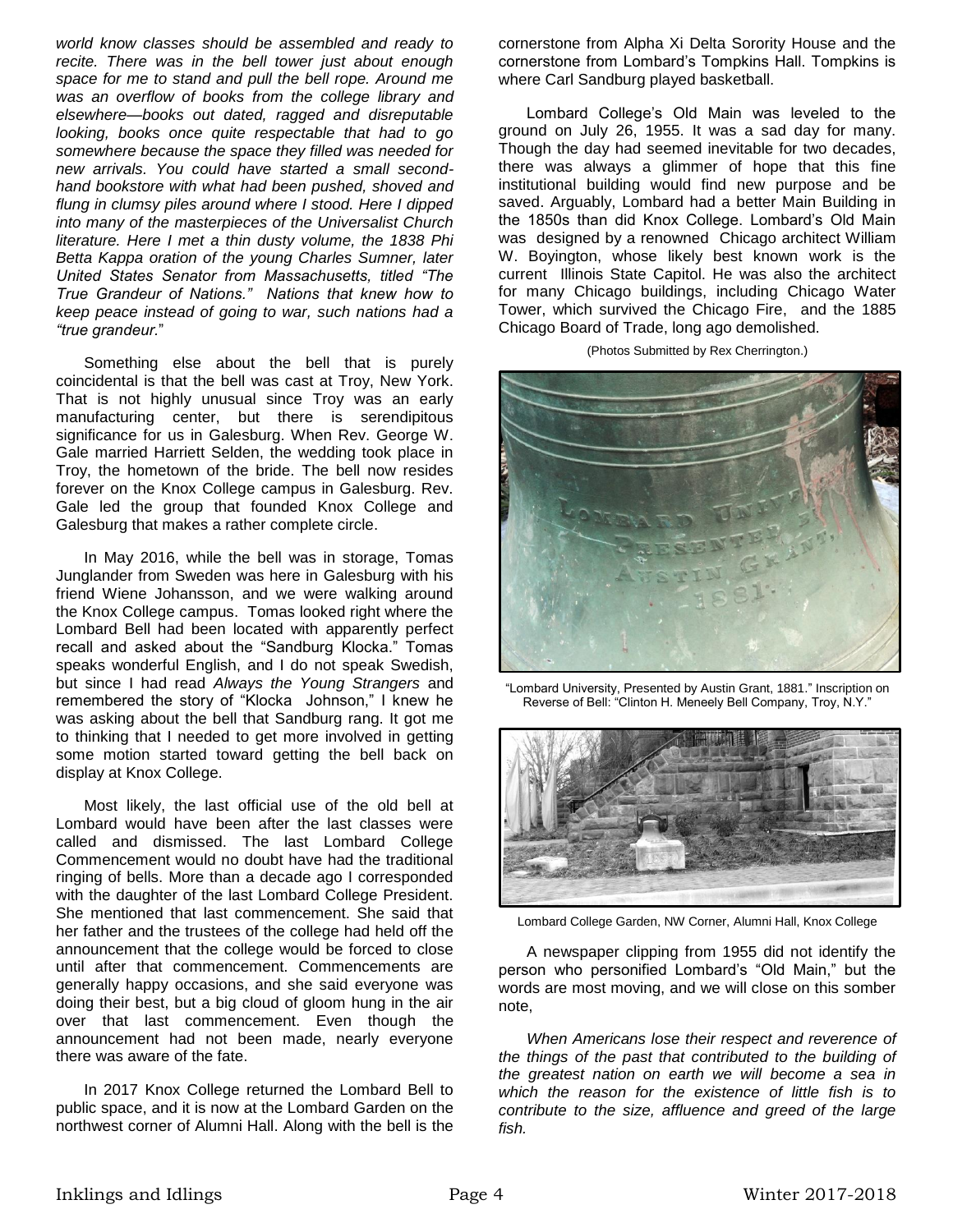*This place where I once stood is now covered with grass. I wish I was still standing on it for no other reason than that Abraham Lincoln once stood here. Some call my destruction progress, do you think so?* 

*Signed: Old Main*



Marker in Lombard College Garden at Knox College

# **STARS**

By Barbara Schock

The Sandburg family went to bed quite early on Christmas Eve in order to go to the 6 a.m. service at the Swedish Lutheran Church. Carl was probably six or seven years old (about 1884 or 1885). He remembered his father holding his hand as they walked along Chambers Street.

Apparently, the sky was clear, and the many stars in our Milky Way Galaxy were quite visible. Carl said to his father, "You know, some of those stars are millions of miles away." He pointed toward the stars with his free hand.

August Sandburg, looking straight ahead, responded, "We won't bodder about dat now, Sholly." They walked on toward church in silence.

More than likely Carl had been learning about the stars in school. With the beautiful examples shining overhead, he wanted to share his new knowledge. His father may have had more mundane things on his mind. Perhaps, he was thinking about the cost of providing Christmas gifts for his children. He may have been thinking about the church service and its meaning. There is also the possibility that Mr. Sandburg was not paying attention to the prattle of his oldest son.

The incident stuck in Carl's mind for a great many years. He wrote about it in his autobiography *Always the Young Strangers* nearly seventy years later. He felt there were just as many miles between himself and his father as there were between the earth and the stars.

August Sandburg saw life as work and taking care of his family. He didn't take time for imagination. He took

pride in repairing and improving the family's home. He played with his children when they were toddlers.

As soon as possible he wanted his children to contribute to the operation of the household. There were always many chores to be done. As his children grew older, he expected them to contribute financially to the family treasury.

Young Carl had a curiosity about his surroundings. He wanted to see more of the world. He had a thirst for knowledge. He had a creative mind. He was a good observer of people and places. He had to figure out how to use his mind. It was a good many years before he achieved that goal.

## **CAUTION AT THE CROSSING FOR MR. GARY WALLACE**

By Barry Swanson

(Ed. Note: CSHSA President Barry Swanson wrote this poem in 2015. It was published in *Scope Magazine* in 2017. He explains that both he and his children used the school crossing at Fremont and Seminary Streets in Galesburg on their way to Silas Willard Elementary School. 70-year old Gary Wallace has been a crossing guard at Silas for nearly twenty-four years. This poem was written for him.

The dark and weathered face Of the school crossing guard Nestled in his stocking cap On a raw October afternoon

Caught my eye As I passed by, As always, in a hurry Speeding along in a half-crazed flurry.

The bridge had long since disappeared In my rearview mirror. Home now, oh so near. The children stood frozen, no sense of fear.

The light signaled stop, don't go. A lesson from long ago Emerged through my memory loss "Look both ways before you cross."

Important to recall the sage Crossing guard's warning at any age. An adage true enough Wise advice – good stuff.

What we were taught Lingers on in a single thought With a single caveat, As we seek what should be sought.

Don't just look as you flee, But rather, see Both sides, as you cross cautiously Observing life and its mystery.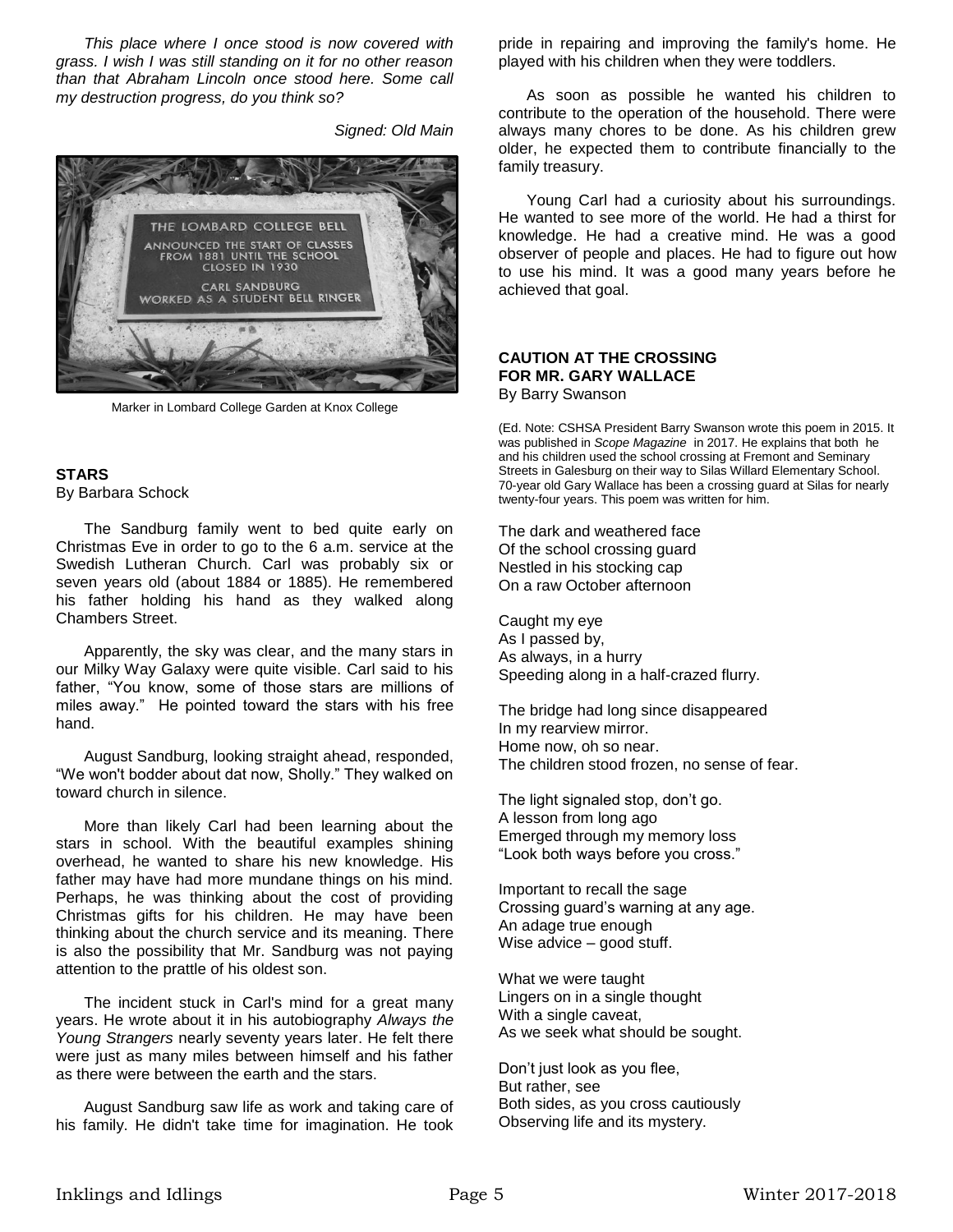

Crossing Guard Gary Wallace at Intersection of Fremont & Seminary Streets. Silas Willard Elementary School in Background.

### **JIM PETERS IN SANDBURG SUITE**

By Mike Hobbs

CSHSA board member Rebecca Susmarski, a Galesburg *Register-Mail* reporter, wrote a nice story for the newspaper's November 11, 2017 Veterans Day supplement about Jim Peters, a World War II and Korean War U.S. Navy veteran. Rebecca and I recently visited Jim, whom I knew at the railroad, at his residence at The Kensington (Galesburg's former Hotel Custer) and discovered that he lives in the retirement home's Carl Sandburg Suite. CSHSA's President Barry Swanson's late mother Betty lived next to Jim at the Kensington. Jim told us that his friend Ed Madigan's railroad machinist grandfather used to walk with Carl's father August to the old CB&Q Roundhouse.



Jim Peters at the door of his Kensington apartment. Nameplate on wall reads "Carl Sandburg Suite."

Galesburg Public Library Archivist Patty Mosher wrote a story that appeared in the July 31, 2012 issue of the *Register-Mail* about the Carl Sandburg Suite's history. Patty writes that the Suite was the idea of Hotel Custer owner and manager Bernard Schimmel who "wanted to find a special way to honor the hometown boy who made good*"* on the occasion of his 77th birthday on January 6, 1955*.* 

[Schimmel had one of the Custer's large rooms] *sectioned off into two bedrooms, two baths and a sitting room. The designer he chose to decorate and furnish the Sandburg Suite was Florence Tinkham of Omaha. She had been the decorator of the Homestead Room restaurant on the first floor of the hotel and the restaurant and the suite reflected much of the same early American style of decorating that was so popular across the country in the 1940s and '50s. Tinkham had the walls covered with a colonial-style wallpaper and knotty pine paneling. "Dutch-style" draperies were hung on the windows and needlepoint carpeting covered the floors. There were also knotty pine shelves that held some of Sandburg's books as well as small decorative antiques. There were only two pictures on the walls, one of Sandburg and the other of Abraham Lincoln, but Tinkham placed prints of some of Sandburg's poems on the walls as well. The pictures and prints were framed with wood that was recovered from Old Main at Knox College during a restoration. It was said that Schimmel spared nothing to 'give the suite a unique and fetching appeal.*

*To inaugurate the Sandburg Suite, a special party was planned to take place in the Hotel Custer ballroom on the evening of Thursday, Jan. 6, Carl's birthday. Hundreds of invitations were sent out, not only to local friends and admirers of Sandburg, but also to dignitaries from around Illinois in the form of telegrams. Some of the notables invited were Gov. William G. Stratton; former Gov. Adlai Stevenson; Ralph Newman, director of the New Salem State Park….*

*When guests arrived, they were met by a crew of young men hired by Schimmel to park their cars, and they were then ushered to the second floor to view the new suite. Standing at the entrance to the suite to greet the guests were Bernice Schimmel and Sandburg's sister, Esther Sandburg-Wachs, and the Schimmel's teenage daughter Judy stood by the guest book inviting the visitors to sign. One woman who toured the rooms described them as being 'completely elegant.'*

*After touring the rooms, guests gathered in the ballroom downstairs. It was decorated with ferns, flowers and ice carvings in the likeness of Sandburg and Lincoln, backlit with blue lights. Also on display were the telegram responses from invited guests. Two horseshoe shaped tables at opposite ends of the room offered many kinds of hors d'oeuvres including 'oysters on the half shell and crackers and cheese.' Entertaining the guests was Win Stracke from TV station WBKB in Chicago, who strummed on his guitar and sang many of the ballads that Sandburg himself liked to sing.*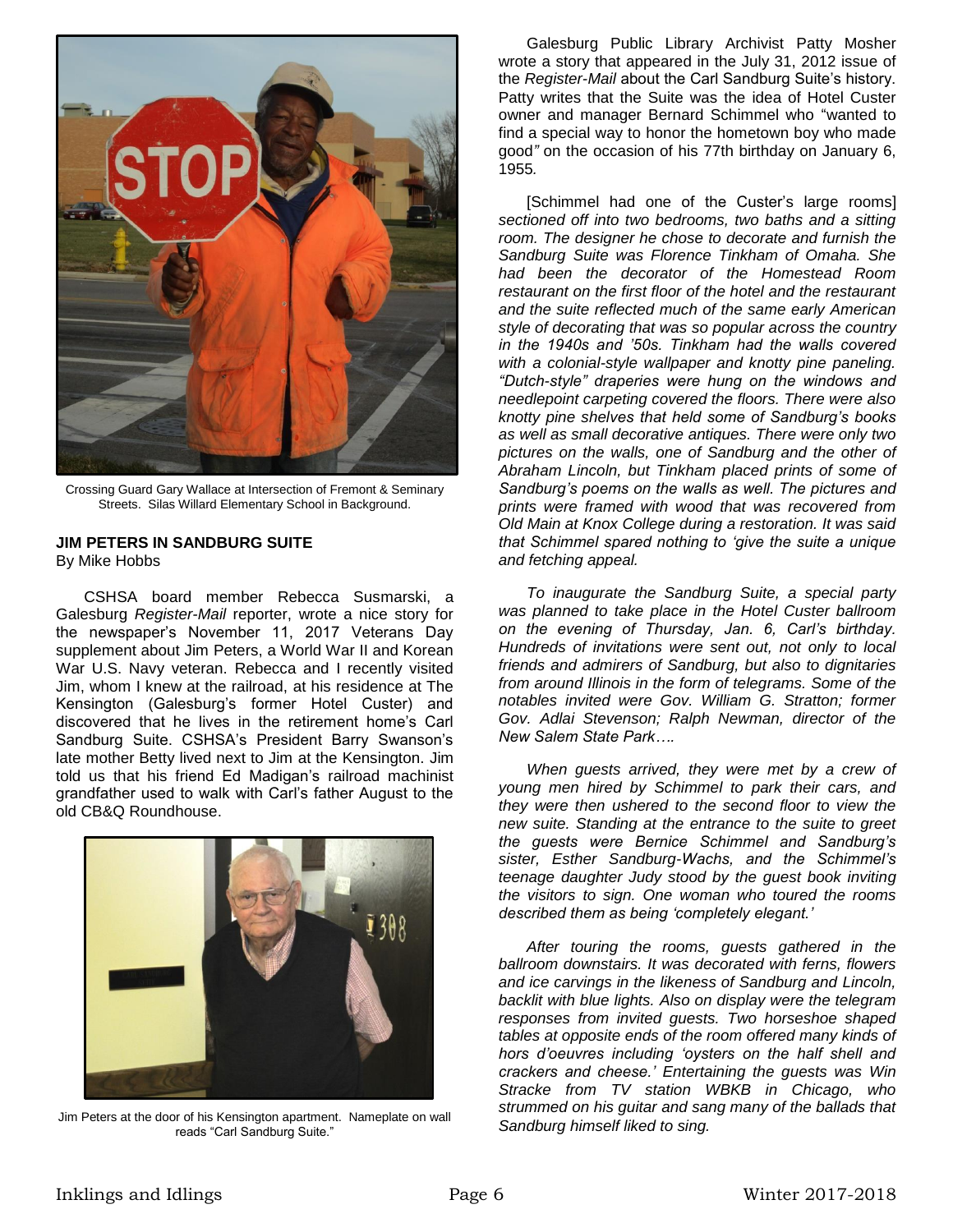Carl and Paula Sandburg were not present at the January 6, 1955 birthday party in his honor. They were at their Connemara, NC home celebrating with friends. At 9 p.m. a phone call was placed from the Custer to Sandburg at Connemara."The phone was hooked up to an amplifier and after Schimmel spoke a few words to Carl, the crowd in the ballroom sang happy birthday to him. All of the work that went into the new suite and party was not lost on Carl, who was once a humble shoe-shine boy in another hotel, the Union Hotel on the Public Square. Carl told the crowd over the amplified phone, 'You seem to have put a lot of color in your party; guess I'll remember you all in my prayers. It is heartwarming to me that you should dedicate a suite of rooms to me. I sincerely hope that my work and schedules will allow me to reach Galesburg, to shake your hand and tell you of my affection for you and the good old hometown.'"



L-r, Carl Sandburg, his sister Esther, & Marie Swanson in Carl Sandburg Suite, Hotel Custer, 1958. *Courtesy Galesburg Public Library Archives*.

Sandburg later stayed in "his" Suite to which he was given a key and invited to stay in anytime he was in Galesburg.

#### **SANDBURG ENDOWMENT**

By Bill Morris, CSHSA Endowment Chairman

As you should know by now, the Carl Sandburg Historic Site Association (CSHSA) has an endowment fund. We started our fund through the Galesburg Community Foundation and a grant match program they offered over a year ago.

Since the establishment of our "Native Son, National Treasure" Endowment campaign, we have taken several steps to strengthen the CSHSA, the Birthplace Site, and our mission. All of these steps forward are designed to demonstrate our commitment to preserving Sandburg's legacy in Galesburg.

After we launched our fundraising campaign, we engaged in the process of developing a five-year plan. Our plan includes fundraising, increased education, improved technology, programming, Site preservation, and staffing.

The five-year plan isn't even finalized, and we have already embarked on meeting our goals for the next five years. I'll talk about fundraising later. Right now I want to tell you what we have done in terms of education, programming, and Site preservation.

In terms of education, members of our board have developed curricula for the Galesburg and Abingdon elementary and middle schools. Discussions with Galesburg and Abingdon administrations yielded the creation of lesson plans and reading materials to educate students from K-8 about Carl Sandburg and his legacy.

The introduction of Sandburg to Galesburg and Abingdon students was accomplished through wonderful programming. We teamed up with Pam Fox, Tim Holmes, and the Performing Arts Academy to stage performances of "Spink, Skabootch, and Swipes in Rootabaga Country!," a wonderful adaptation of some of Sandburg's *Rootabaga Stories*.

In terms of Site preservation, the CSHSA was awarded a grant of \$18,000 from the G.L. Vitale Family Foundation to help with painting the Visitors Center and replacing the wooden picket fence around the Site grounds. Work was completed on the Visitor's Center and fence in October.

Without allowing the ink to dry on a draft of our fiveyear plan, the CSHSA Board of Directors has accomplished a great deal. It's just the beginning of what is necessary to strengthen the legacy of our favorite Native Son.

We still need your help. Which brings me to fundraising. We all want to help support our "Native Son, National Treasure." So far, we have raised over \$25,000 through monetary donations. We know everyone can't afford to donate money. There are ways to participate in strengthening our Endowment without parting with any money. It's called planned giving.

For a start, these are tools you can use now to launch a scaled-down planned giving initiative:

- Planned giving recognition society
- Bequests
- Life Insurance
- Retirement Plans
- Financial Service Products

These basic concepts show that you don't have to be a technical expert to promote a few planned giving concepts that are arranged by donors and their advisors or administrators, and often offer them tax and estate planning benefits. They are budget-friendly for your charity, take minimal amount of your time and attention and are effective tools for you to tell your donors: Please remember us in your plans.